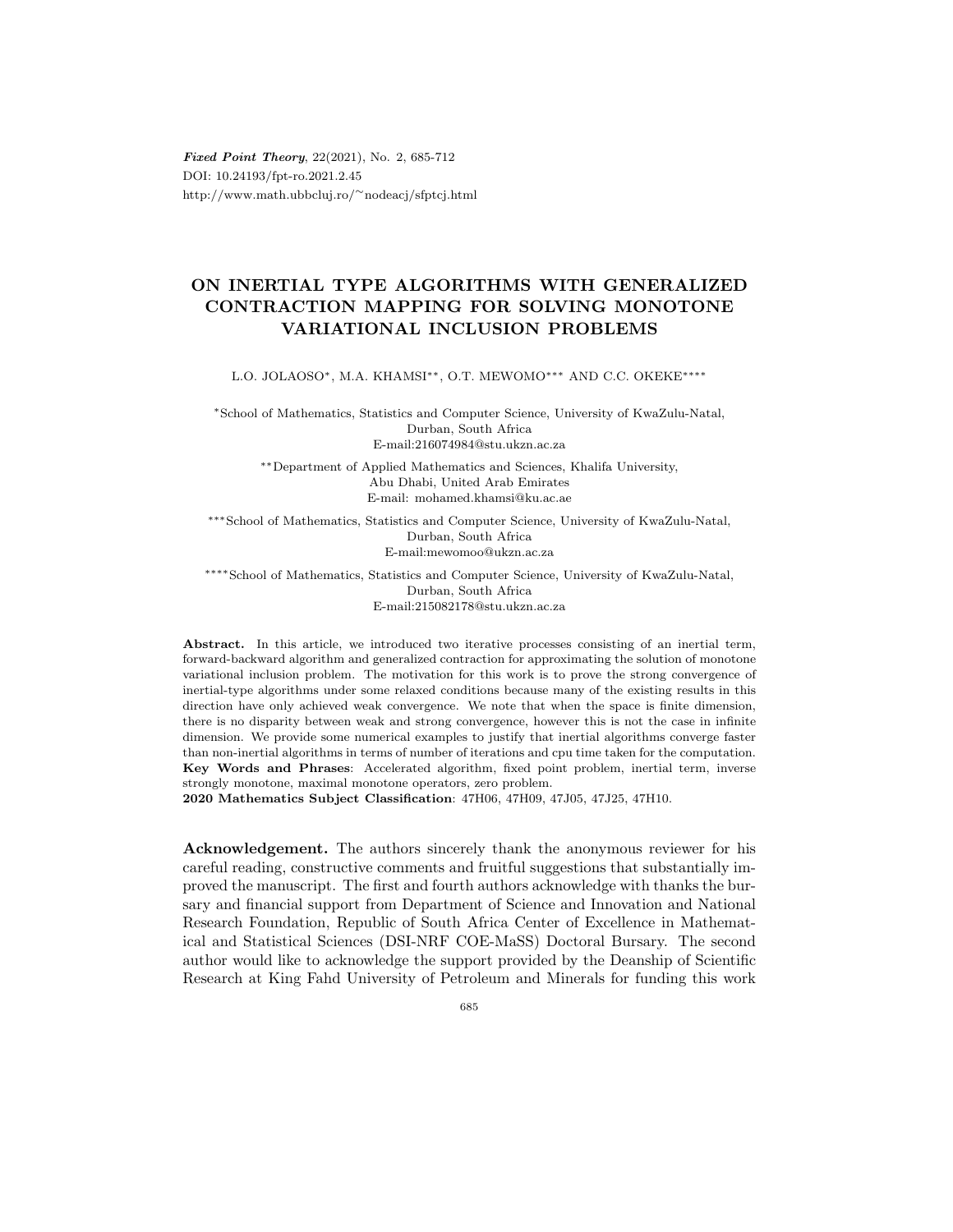through Project No. IN171032. The third author is supported by the National Research Foundation (NRF) of South Africa Incentive Funding for Rated Researchers (Grant Number 119903). Opinions expressed and conclusions arrived are those of the authors and are not necessarily to be attributed to the CoE-MaSS and NRF.

## **REFERENCES**

- [1] H.A. Abass, K.O. Aremu, L.O. Jolaoso, O.T. Mewomo, An inertial forward-backward splitting algorithm for approximating solutions of certain optimization problems, J. Nonlin. Funct. Anal., 2020(2020), Article ID 6.
- [2] A.A.N. Abdou, B.A.S. Alamri, Y.-J. Cho, L.-J. Zhu, Iterative approximations with hybrid techniques for fixed points and equilibrium problems, Filomat,  $30(7)(2016)$ , 1997-2009.
- [3] T.O. Alakoya, L.O. Jolaoso, O.T. Mewomo, Modified inertial subgradient extragradient method with self-adaptive stepsize for solving monotone variational inequality and fixed point problems, Optimization, (2020), https://doi.org/10.1080/02331934.2020.1723586.
- [4] F. Alvarez, H. Attouch, An inertial proximal method for monotone operators via discretization of a nonlinear oscillator with damping, Set Valued Anal., 9(2001), 3-11.
- [5] H. Attouch, A. Cabot, Convergence of a relaxed inertial forward-backward algorithm for structured monotone inclusions, Applied Math. Optim., 38(2019).
- [6] H. Attouch, J. Poypouquet, The rate of convergence of Nestrov's accelerated forward-backward method is actually faster than  $\frac{1}{k^2}$ , SIAM J. Optim., 26(2016), 1824-1836.
- [7] H.H. Bauschke, P.L. Combettes, A weak-to-strong convergence principle for Fejer-monotone methods in Hilbert spaces, Math. Oper. Res., 26(2001), 248-264.
- [8] L.C. Ceng, Approximation of common solutions of a split inclusion problem and a fixed point problem, J. Appl. Numer. Optim., 1(2019), 1-12.
- [9] Y. Censor, T. Elfving, A multiprojection algorithm using Bregman projections in a product space, Numerical Algorithms, 8(2)(1994), 221-239.
- [10] W. Cholamjiak, P. Cholamjiak, S. Suantai, An inertial forward-backward splitting method for solving inclusion problems in Hilbert spaces, J. Fixed Point Theory Appl.,  $20(42)(2018)$ .
- [11] W. Cholamjiak, N. Pholasa, S. Suantai, A modified inertial shrinking projection method for solving inclusion problems and quasi nonepansive multivalued mappings, Comput. Appl. Math., (2018), 1-25.
- [12] P.L. Combettes, V.R. Wajs, Signal recovery by proximal forward-backward splitting, Multiscale Modeling and Simulation, 4(4)(2005), 1168-1200.
- [13] F. Cui, Y. Tang, Y. Yang, An inertial three-operator splitting algorithm with applications to image inpainting, Appl. Set-Valued Anal. Optim., 1(2019), 113-134.
- [14] Q.L. Dong, D. Jiang, P. Cholamjiak, Y. Shehu, A strong convergence result involving an inertial forward-backward algorithm for monotone inclusions, J. Fixed Point Theory Appl.,  $19(4)(2017)$ , 3097-3118.
- [15] Q.L. Dong, H.B. Yuan, Y.J. Cho, Modified inertial Mann algorithm and inertial CQ-algorithm for nonexpanive mappings, Optim. Lett., (2017), doi: 10.1007/211590-016-1102-9.
- [16] H.W. Engl, M. Hanke, A. Neubauer, Regularization of Inverse Problems, Kluwer Academic Publishers Group, Dordrecht, The Netherlands, 1996.
- [17] B. Halpern, Fixed points of nonexpanding maps, Bull. Amer. Math. Soc., 73(1967), 591-597.
- [18] D. Han, H.K. Lo, Solving non-additive traffic assignment problems: a descent method for cocoercive variational inequalities, Eur. J. Oper. Res., 159(2004), 529-544.
- [19] L.O. Jolaoso, K.O. Oyewole, C.C. Okeke, O.T. Mewomo, A unified algorithm for solving split generalized mixed equilibrium problem and fixed point of nonspreading mapping in Hilbert space, Demonstr. Math., 51(2018), 211-232.
- [20] Y. Kimura, K. Nakajo, Strong convergence for a modified forward-backward splitting method in Banach spaces, J. Nonlinear Var. Anal., 3(2019), 5-18.
- [21] P.L. Lions, B. Mercier, Splitting algorithms for the sum of two nonlinear operators, SIAM Journal on Numer. Anal., 16(6)(1979), 964-979.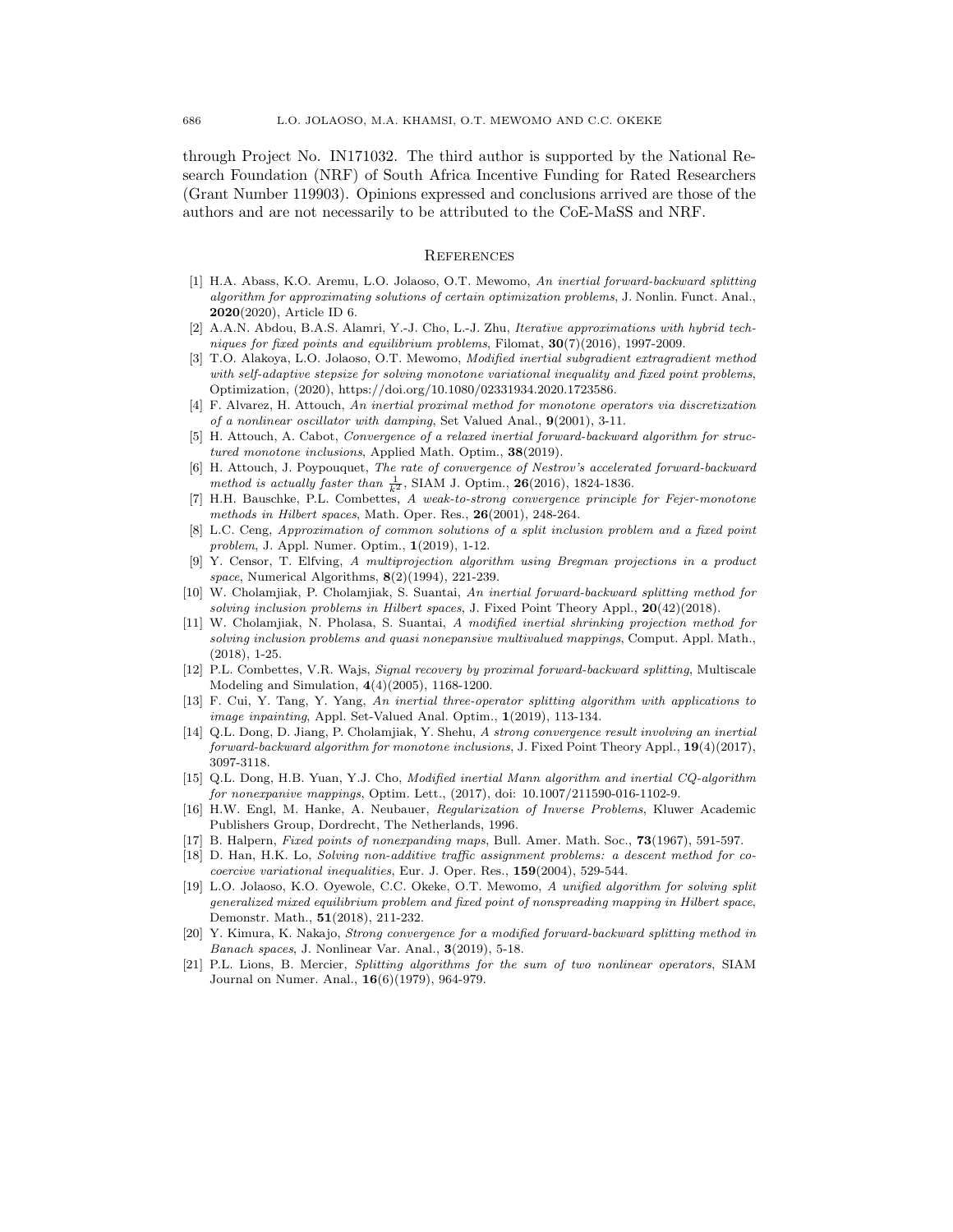- [22] G. López, V. Martin-Marquez, F. Wang, H.-K. Xu, Forward-backward spliting methods for accretive operators in Banach spaces, Abstr. Appl. Anal., 2012(2010), Article ID: 109236.
- [23] P.E. Maingé, Approximation methods for common fixed points of nonexpansive mappings in Hilbert spaces, J. Math. Anal. Appl., 325(2007), 469-479.
- [24] C. Martinez-Yanes, H.-K. Xu, Strong convergence of the CQ method for fixed point processes, Nonlinear Anal., 64(2006), 2400-2411.
- [25] A. Meir, E. Keeler, A theorem on contraction mappings, J. Math. Anal. Appl., 28(1969), 326-329.
- [26] O.T. Mewomo, F.U. Ogbuisi, Convergence analysis of iterative method for multiple set split feasibility problems in certain Banach spaces, Quaest. Math., 41(2018), no. 1, 129-148.
- [27] U. Mosco, Convergence of convex sets and of solutions of variational inequalities, Advances in Math., 3(1969), 510-585.
- [28] A. Moudafi, M. Oliny, Convergence of a splitting inertial proximal method for monotone operators, J. Comput. Appl. Math., 155(2003), 447-454.
- [29] M.O. Osilike, D.I. Igbokwe, Weak and strong convergence theorems for fixed points of pseudocontractions and solutions of monotone type operator equations, Comput. Math. Appl., 40(2000), 559-567.
- [30] B.T. Polyak, Introduction to Optimization, Translations Series in Mathematics and Engineering, Optimization Software, New York, Optimization Software Inc. Publications Division, 1987.
- [31] B.T. Polyak, Some methods of speeding up the convergence of iteration methods, U.S.S.R. Comput. Math. Math. Phys., 4(5)(1964), 1-17.
- [32] Y. Song, X. Liu, Convergence comparison of several iteration algorithms for the common fixed point problems, Fixed Point Theory Appl., (2009), Article ID: 824374, p. 1-13.
- [33] T. Suzuki, Moudafi's viscosity approximations with Meir-Keeler contractions, J. Math. Anal. Appl., 325(2007), 342-352.
- [34] M. Tsukada, Convergence of best approximation in a smooth Banach space, J. Approx. Theory, 40(1984), 301-309.
- [35] F. Wang, H.-K. Xu, Approximating curve and strong convergence of the CQ-algorithm for the split feasibility problem, J. Inequal. Appl., Vol. 2010, Article ID: 102085, 2010.

Received: November 13, 2019; Accepted: September 14, 2020.